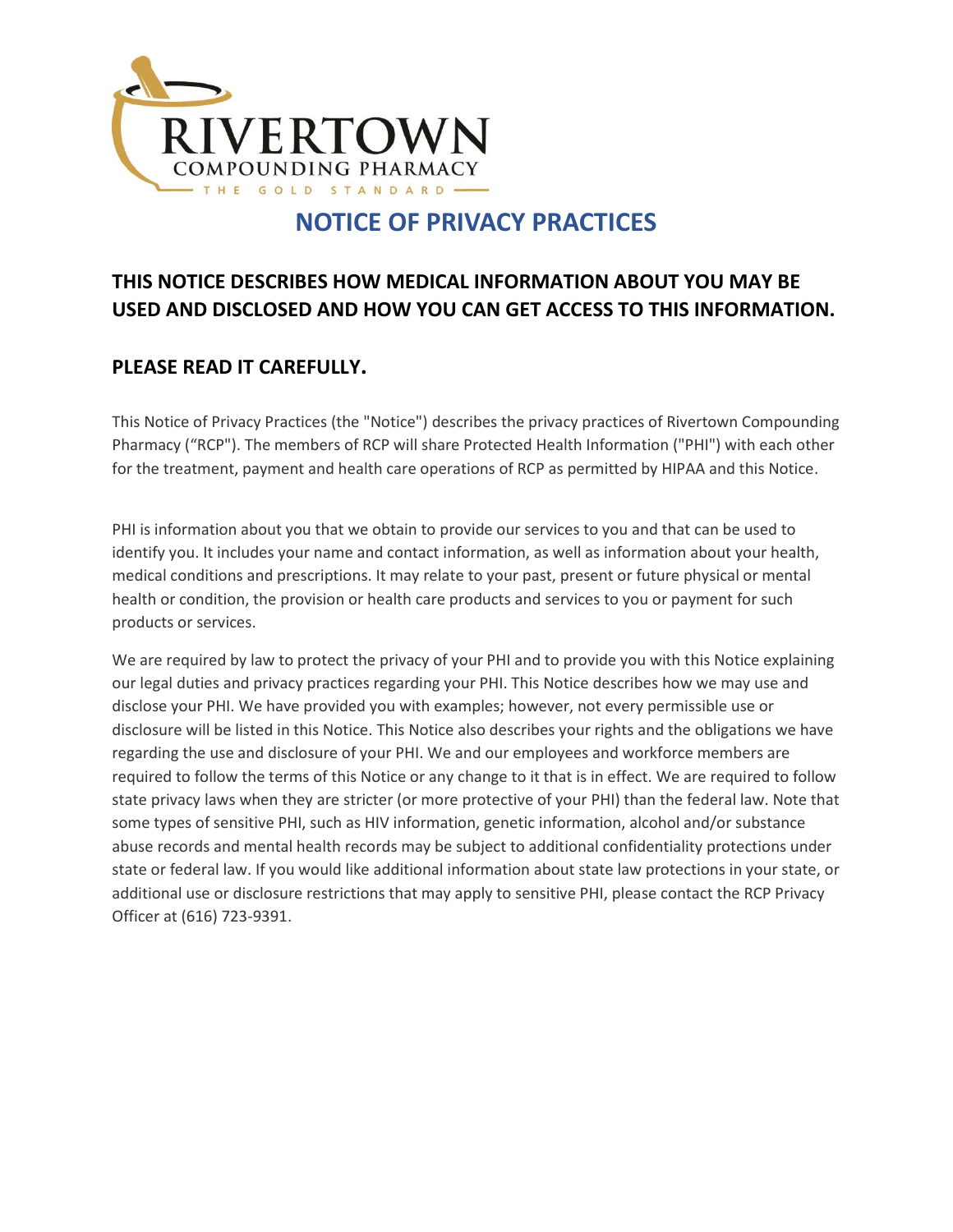

## **Uses and Disclosures of Your PHI for Treatment, Payment and Health Care Operations**

We may use and disclose your PHI for treatment, payment and health care operations without your written authorization. The following categories describe and provide some examples of the different ways that may use and disclose your PHI for these purposes:

**Treatment:** We may use and disclose your PHI to provide and coordinate the treatment, medication and services you receive. For example, we may:

- Use and disclose your PHI to provide and coordinate the treatment, medication and services you receive at RCP.
- Disclose your PHI to other third parties, such as pharmacies, doctors, hospitals or other health care providers to assist them in providing care to you or for care coordination. In some instances, uses and disclosures of your PHI for these purposes may be made through a Health Information Exchange or similar shared system.
- Contact you to provide treatment-related services, such as refill reminders, adherence communications or treatment alternatives.

**Payment:** We may use and disclose your PHI to obtain payment for the services we provide to you and for other payment activities related to the services we provide. For example, we may contact you about a payment or balance due for prescriptions dispensed to you at RCP or may disclose your PHI to other health care providers, health plans or other HIPAA Covered Entities who may need it for their payment activities.

**Health Care Operations:** We may use and disclose your PHI for health care operations — those activities necessary to operate our health care business. For example, we may:

- Use and disclose your PHI to monitor the quality of our health care services, to provide customer services to you, to resolve complaints and to coordinate your care.
- Transfer or receive your PHI if we buy or sell pharmacy locations.
- Use and disclose your PHI to contact you about health-related products, services or opportunities that may interest you.
- Disclose your PHI to other HIPAA Covered Entities that have provided services to you so that they can improve the quality and efficacy of the health care services they provide or for their health care operations.
- Use your PHI to create de-identified data, which no longer identifies you, and which may used or disclosed for analytics, business planning or other purposes.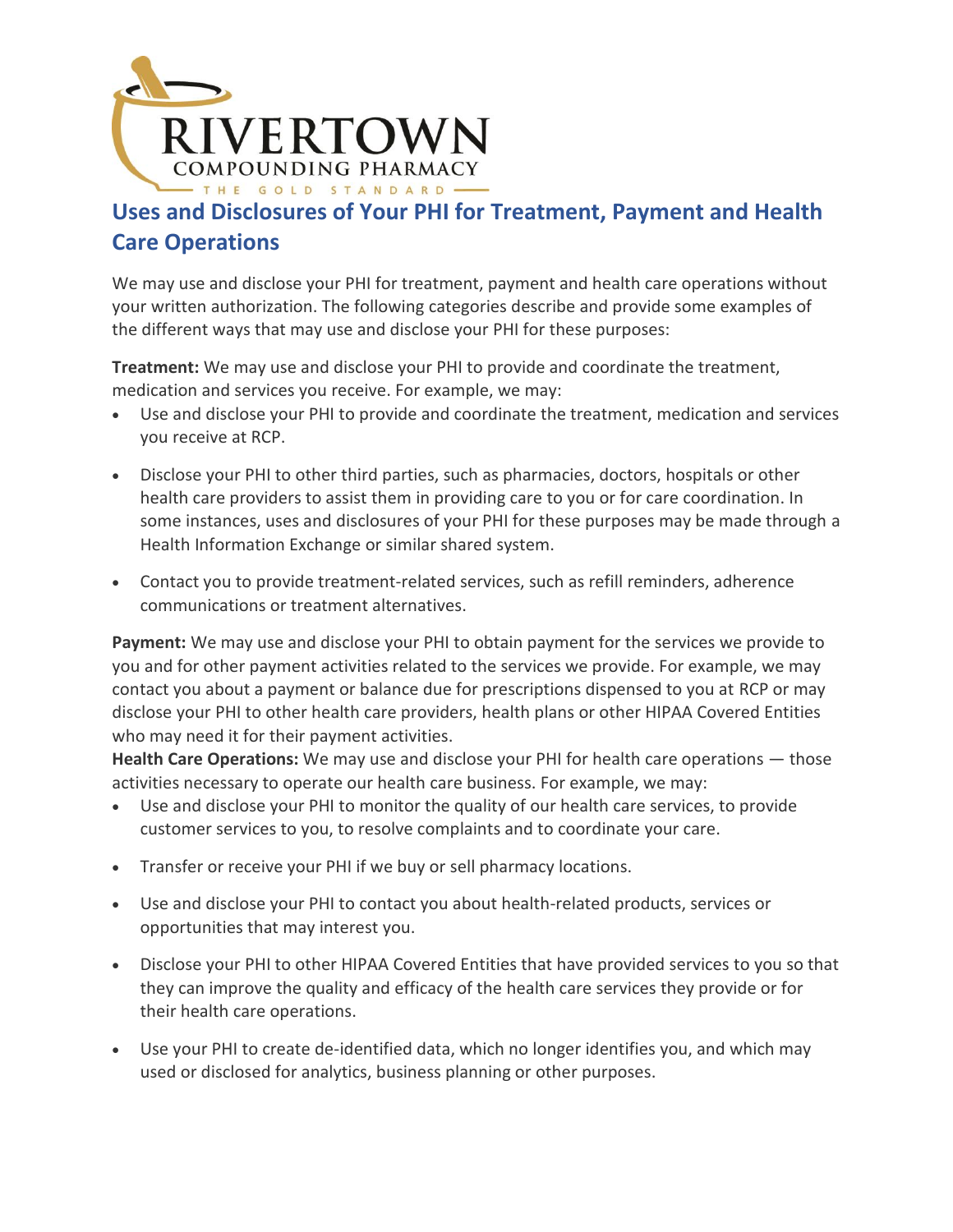

# **Other Uses and Disclosures of Your PHI that Do Not Require Authorization**

We are also allowed or required to share your PHI, without your authorization, in certain situations or when certain conditions have been met.

**Business Associates:** When we contract with third parties to perform certain services for us, such as billing or consulting, these third-party service providers, known as Business Associates, may need access to your PHI to perform these services. They are required by law and their agreements with us to protect your PHI in the same way we do.

**Individuals Involved in Your Care or Payment for Your Care:** We may disclose your PHI to a friend, personal representative, family member or any other person you identify as a caregiver, who is involved in your care or the payment related to that care. For example, we may provide prescriptions and related information to your caregiver on your behalf. We may also make these disclosures after your death unless doing so is inconsistent with any prior expressed preference documented by RCP. Upon your death, we may disclose your PHI to an administrator, executor or other individual authorized under law to act on behalf of your estate. If you are a minor, we may release your PHI to your parents or legal guardians when permitted or required by law.

**Workers' Compensation:** We may disclose your PHI as necessary to comply with laws related to workers' compensation or similar programs.

**Law Enforcement:** We may disclose your PHI to law enforcement officials as permitted or required by law. For example, we may use or disclose your PHI to report certain injuries or to report criminal conduct that occurred on our premises. We may also disclose your PHI in response to a court order, subpoena, warrant or other similar written request from law enforcement officials.

**Required by Law:** We will disclose your PHI when required to do so to comply with federal, state or local law.

**Judicial and Administrative Proceedings:** We may disclose your PHI in response to a court or administrative order, subpoena, discovery request or other lawful process.

**Public Health and Safety Purposes:** We may disclose your PHI in certain situations to help with public health and safety issues when we are required or permitted to do so, for example to: prevent disease; report adverse reactions to medications; report suspected abuse, neglect or domestic violence; or to prevent or reduce a threat to anyone's health or safety.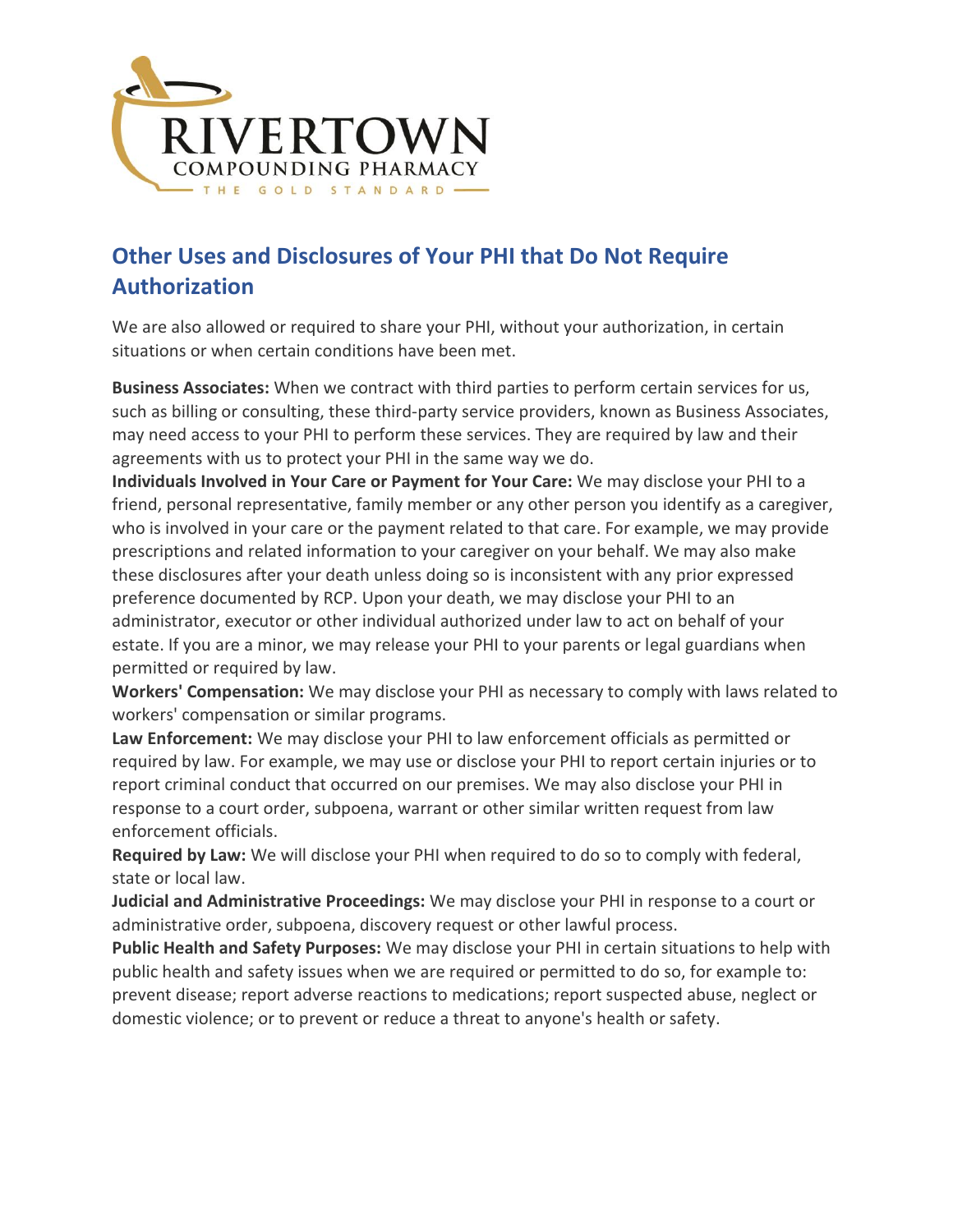

**Health Oversight Activities:** We may disclose your PHI to an oversight agency for certain activities including audits, investigations, inspections, licensure or disciplinary actions, or civil, administrative and criminal proceedings, and as necessary for oversight of the health care system, government programs or compliance with civil rights laws.

**Research:** Under certain circumstances, we may use or disclose your PHI for research purposes. For example, we may use or disclose your PHI as part of a research study when the research has been approved by an institutional review board and there is an established protocol to ensure the privacy of your information.

**Coroners, Medical Examiners and Funeral Directors:** We may disclose PHI to coroners, medical directors or funeral directors so that they can carry out their duties.

**Organ or Tissue Donation:** We may disclose your PHI to organ procurement organizations. **Notification:** We may use or disclose your PHI to notify or assist in notifying a family member, personal representative or any other person responsible for your care regarding your location, general condition or death. We may also disclose your PHI to disaster relief organizations so that your family or other persons responsible for your care can be notified of your location, general condition or death.

**Correctional Institution:** If you are or become an inmate of a correctional institution, we may disclose your PHI to the institution or its agents to assist them in providing your health care, protecting your health and safety or the health and safety of others.

**Specialized Government Functions:** We may disclose your PHI to authorized federal officials for the conduct of military, national security activities and other specialized government functions.

## **Uses or Disclosures for Purposes that Require Your Authorization**

Use and disclosure of your PHI for other purposes may be made only with your written authorization and unless we have your authorization we will not:

- Use or disclose your PHI for marketing purposes.
- Sell your PHI to third parties (except in connection with the transfer of a business to another health care provider required to comply with HIPAA).
- Share psychotherapy notes (to the extent we have any).

We will obtain your written authorization before using or disclosing your PHI for purposes other than those described in this Notice or otherwise permitted by law. You may revoke your authorization at any time by submitting a written notice to the RCP Privacy Office. Your revocation will be effective upon receipt; however, it will not undo any use or disclosure of your PHI that occurred before you notified us, or any actions taken based upon your authorization.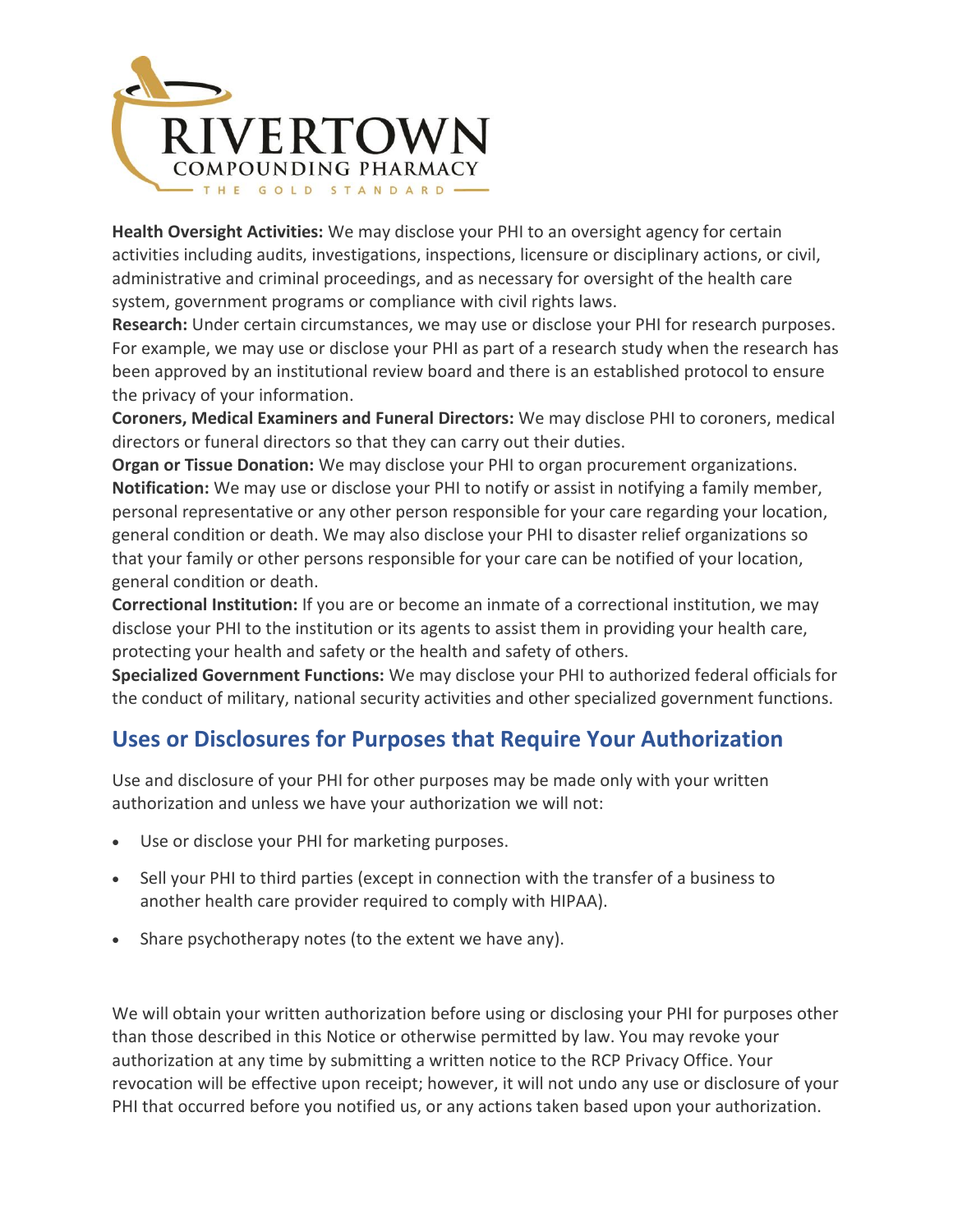

# **Your Health Information Rights**

**Written Requests and Additional Information:** You may request additional information about RCP's privacy practices or obtain forms for submitting written requests by contacting the **RCP Privacy Officer:** 4365 Canal Avenue SW Suite N Grandville, MI United States 49418 or by telephone at (616) 723-9391. You can also visit www.rivertowncompoundingpharmacy.com to submit written requests.

**Obtain a Copy of the Notice:** You have the right to obtain a paper copy of our current Notice at any time. You may do so by going to the site where you obtain health care services from us or by contacting the RCP Privacy Officer.

**Inspect and Obtain a Copy of Your PHI:** With a few exceptions, you have the right to see and get a copy of the PHI we maintain about you. You may request access to your PHI electronically. To inspect or obtain a copy of your PHI, submit a written request to the RCP Privacy Officer. You may also ask us to provide a copy of your PHI to another person or entity. A reasonable fee may be charged for the expense of fulfilling your request as permitted under HIPAA and/or state law. We may deny your request to inspect and copy your record in certain limited circumstances. If we deny your request, we will notify you in writing and let you know if you may request a review of the denial.

**Request an Amendment:** If you feel that the PHI we maintain about you is incomplete or incorrect, you may request that we amend it. For example, if your date of birth is incorrect, you may request that the information be corrected. To request an amendment, submit a written request to the RCP Privacy Officer. You must include a reason that supports your request. If we deny your request for an amendment, we will provide with you a written explanation of why we denied it.

**Receive an Accounting of Disclosures:** You have the right to request an accounting of disclosures we make of your PHI for purposes other than treatment, payment or health care operations. Please note that certain other disclosures need not be included in the accounting we provide to you. To obtain an accounting, submit a written request to the RCP Privacy Office. We will provide one accounting per 12-month period free of charge, but you may be charged for the cost of any subsequent accountings. We will notify you in advance of the cost involved, and you may choose to withdraw or modify your request at that time.

**Request Confidential Communications:** You have the right to request that we communicate with you in a certain way or at a certain location. For example, you may request that we contact you only in writing at a specific address. To request confidential communication of your PHI, submit a written request to the RCP Privacy Officer. Your request must state how, where or when you would like to be contacted. We will accommodate all reasonable requests.